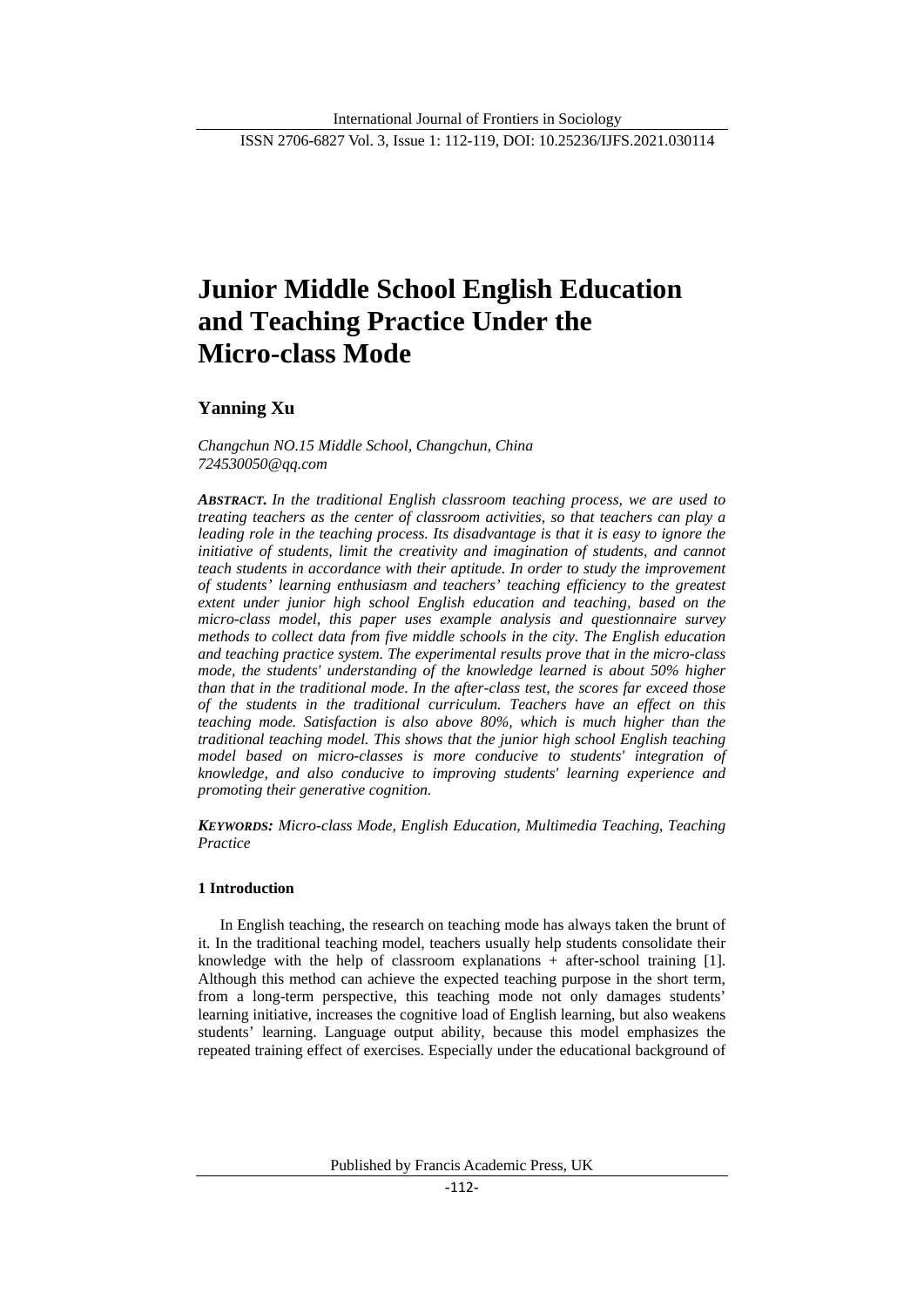International Journal of Frontiers in Sociology

the reform of the new curriculum standards, the current English teaching pays more attention to the overall training of language learning, rather than the ability to take exams [2]. As the digital society continues to deepen and expand, the trend of digital education has become more and more mainstream. Combined with the widespread popularity of mobile terminals (such as mobile phones, tablet computers, etc.), micro-classes, as a brand-new teaching carrier, have rapidly grown for all ages. Educational channels for the class to acquire knowledge. Make micro-classes become a trend and the vane of the new education era.

In view of this, it is extremely important to improve students' comprehensive language proficiency. We have to review the English teaching model, introduce micro-class links and transform the existing classroom teaching functions, and form a junior high school English teaching model with micro-classes as the core [3]. The new teaching mode of micro-class model has completely broken the inherent thinking of traditional classroom teaching. Although it originated abroad, it has also quietly emerged in China in recent years, and more and more scholars and teachers have begun to pay attention to this new teaching mode [4].

MaYibing believes that micro-classes, as a product of the development of the times, is an alternative to the traditional teaching mode after the teaching content and teaching methods have problems. It introduces the reasons for the emergence of micro-classes and the difference between micro-classes and traditional teaching modes. Advantages, I have heard of the questionnaire survey method, applied the micro-class in the classroom, and conducted investigations on academics and teachers, which verified the success of the micro-class in teaching [5]; LiXinjuan believes that the micro-class needs to be taught by the teacher according to the different students Different online or video courses are a new way of teaching students in accordance with their aptitude. In this teaching mode, teachers and students are no longer the traditional teaching mode, but are teaching and learning from each other. The method can be a good solution to difficult problems that students are difficult to understand in class. It has investigated the academics that they want to pass and verified the effectiveness of the micro-class [6]; WangJinping believes that the micro-class model is an effective supplement to the traditional classroom model. Under the traditional classroom teaching model, it is difficult for students to efficiently learn the content taught by the teacher. After listening to the micro-class mode, the teacher can reduce the main content of the course into a few minutes of short videos. Students' learning enthusiasm can also improve teachers' teaching efficiency [7]. These studies have a certain reference role for this article, but because the samples of these studies are too small, they are not universally applicable, and they are too biased towards theory, and their effects in practice have no strong empirical evidence.

The main content of this article is to conduct a preliminary study on the management of junior high school English classroom teaching under the micro-class mode. Through the application status and existing problems of junior high school English classroom teaching management under the micro-class learning mode, the reasons for its formation are analyzed, and corresponding rectification measures are proposed for these problems, so as to achieve the purpose of improving the effect of

Published by Francis Academic Press, UK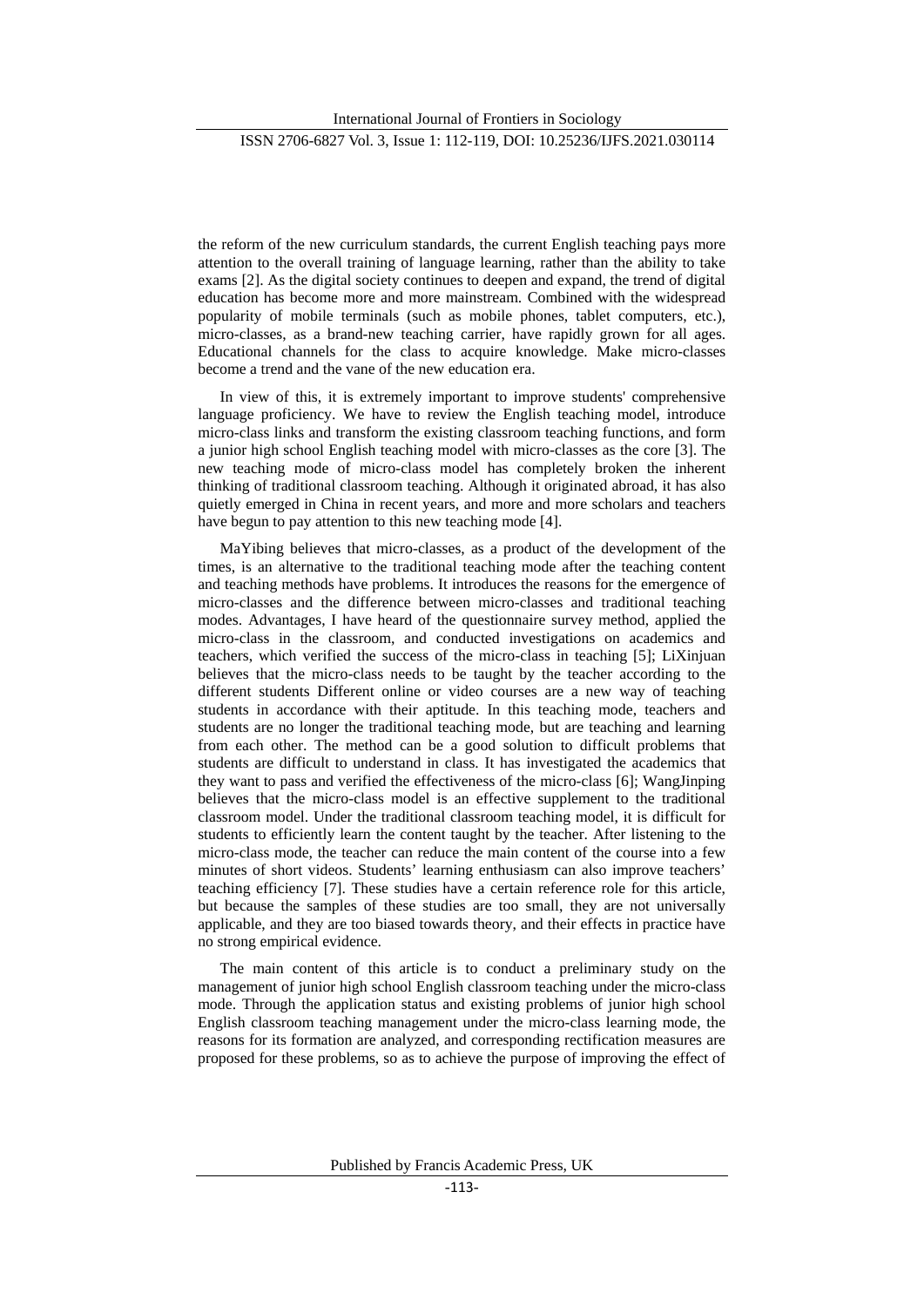International Journal of Frontiers in Sociology

teaching management. It tries to organically integrate the theory and practice of classroom teaching management suitable for the micro-course learning mode, guide practice through theory, and in turn test the correctness of theory through practice.

#### **2 Junior High School English Teaching Methods under the Micro-class Mode**

The rapid development of computer technology and the wide application of multimedia learning platforms in teaching have realized the integrated presentation of multiple sensory channels such as vision and hearing, so that the teaching classroom can easily exceed the limitations of time and space; compared with traditional teaching, with the support of information technology The modern teaching model is more three-dimensional, diverse and practical [8]. With the widespread popularization of mobile Internet technology, teachers can easily use portable PCs, smart phones, etc. in their hands to obtain teaching-related illustrations, copywriting, images, and some web animations and other materials that can be liked by young students from the Internet platform It is applied to PPT, teaching micro-classes, etc., to make the teaching content presented more colorful, and the teaching methods used are more diverse. In the actual teaching process, teachers no longer need to spend a lot of time and energy to write blackboard writing in the classroom as usual. The single teaching mode of "three in one" of chalk, textbooks, and drawings has gradually ceased to be mainstream, especially in middle school classrooms or some online teaching platforms. The use of multimedia teaching presentation tools such as PPT and electronic whiteboard has become the absolute mainstream teaching method [9].

The emergence of micro-classes has brought earth-shaking changes in the field of basic education, and has also provided support and assistance in various aspects for the innovation of English teaching models. The rapid development of computer technology and the wide application of multimedia learning platforms in teaching have realized the integrated presentation of multiple sensory channels such as vision and hearing, so that the teaching classroom can easily exceed the limitations of time and space; compared with traditional teaching, with the support of information technology The modern teaching model is more three-dimensional, diverse and practical [10]. With the widespread popularization of mobile Internet technology, teachers can easily use portable PCs, smart phones, etc. in their hands to obtain teaching-related illustrations, copywriting, images, and some web animations and other materials that can be liked by young students from the Internet platform It is applied to PPT, teaching micro-classes, etc., to make the teaching content presented more colorful, and the teaching methods used are more diverse. In the actual teaching process, teachers no longer need to spend a lot of time and energy to write blackboard writing in the classroom as usual [11]. The single teaching mode of "three in one" of chalk, textbooks and drawings has gradually ceased to be mainstream. Especially in middle school classrooms or some online teaching platforms, the use of multimedia teaching presentation tools such as PPT and electronic whiteboard has become the absolute mainstream teaching method. The emergence of micro-classes has caused earth-shaking changes in the field of basic

Published by Francis Academic Press, UK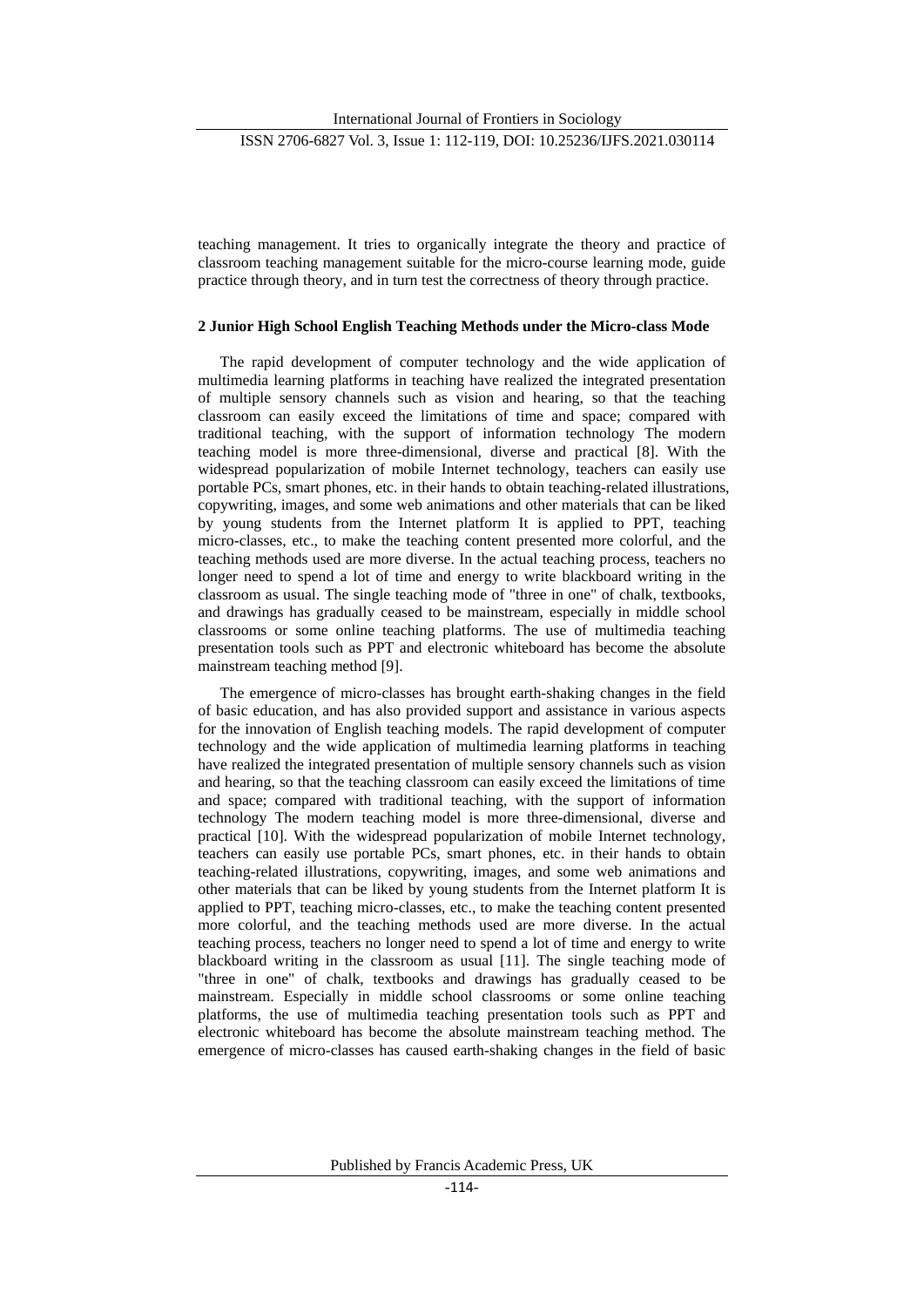education, and it also provides various support and assistance for the innovation of English teaching mode [12]. For the teaching efficiency and student acceptance in micro-class teaching, we have designed the following calculation formula:

$$
E = \frac{1}{m} \left[ \sum_{i=1}^{n} \sum_{j=1}^{j} x^{j} \log (h_{g}(x^{j})) \right]_{j} + (1 - y_{j}^{i}) + \frac{\lambda}{2m} \sum_{l=1}^{L-1} \sum_{i=1}^{l} \sum_{j=1}^{s_{l}+1} (\theta_{ji}^{l})^{2} \tag{1}
$$

 $\overline{\mathcal{L}}$ 

$$
P = 1 - E = 1 - \frac{1}{m} \left[ \sum_{i=1}^{n} \sum_{j=1}^{j} x^{j} \log(h_{g}(x^{j})) \right]_{j} + (1 - y_{j}^{i}) + \frac{\lambda}{2m} \sum_{l=1}^{L-1} \sum_{i=1}^{l} \sum_{j=1}^{s_{i}+1} (\theta_{ji}^{l})^{2} (2)
$$

$$
P(q) = \int_{P_{l}}^{P_{u}} (q) f(x) ds, f(x) = \begin{cases} 1, a \leq x \leq b \\ 0, \text{others} \end{cases}
$$
(3)

## **3 Junior High School English Education Teaching Experiment under the Micro-class Mode**

*q P*

#### *3.1 Pre-teaching Analysis*

Analysis The main content of the analysis of the learning environment is whether the existing learning environment conditions allow students to carry out the micro-course teaching mode. Including objective environment analysis, such as whether students have terminal equipment that can conduct micro-class learning, whether each learner has the convenience of Internet access, etc. The second is the subjective environmental analysis, whether the classroom atmosphere is active and whether the pressure of learning competition is too great. These seemingly simple questions actually directly determine the feasibility of the teaching model. Therefore, at the beginning of curriculum design, the investigation of the learning environment is an indispensable and important part

#### *3.2 Micro Course Selection*

Micro-class learning is different from closed classroom learning on campus. In the learning process, learners often encounter interference from the external environment, their learning focus time is relatively short, and they are often in a state of marginal engagement and discontinuous attention. According to mobile learning data, in the process of mobile learning, the content of micro-classes with a duration range of 3 to 5 minutes is most acceptable to learners. In micro-classes, by using multimedia technology to set up signs reasonably, students' attention can be effectively guided.

Published by Francis Academic Press, UK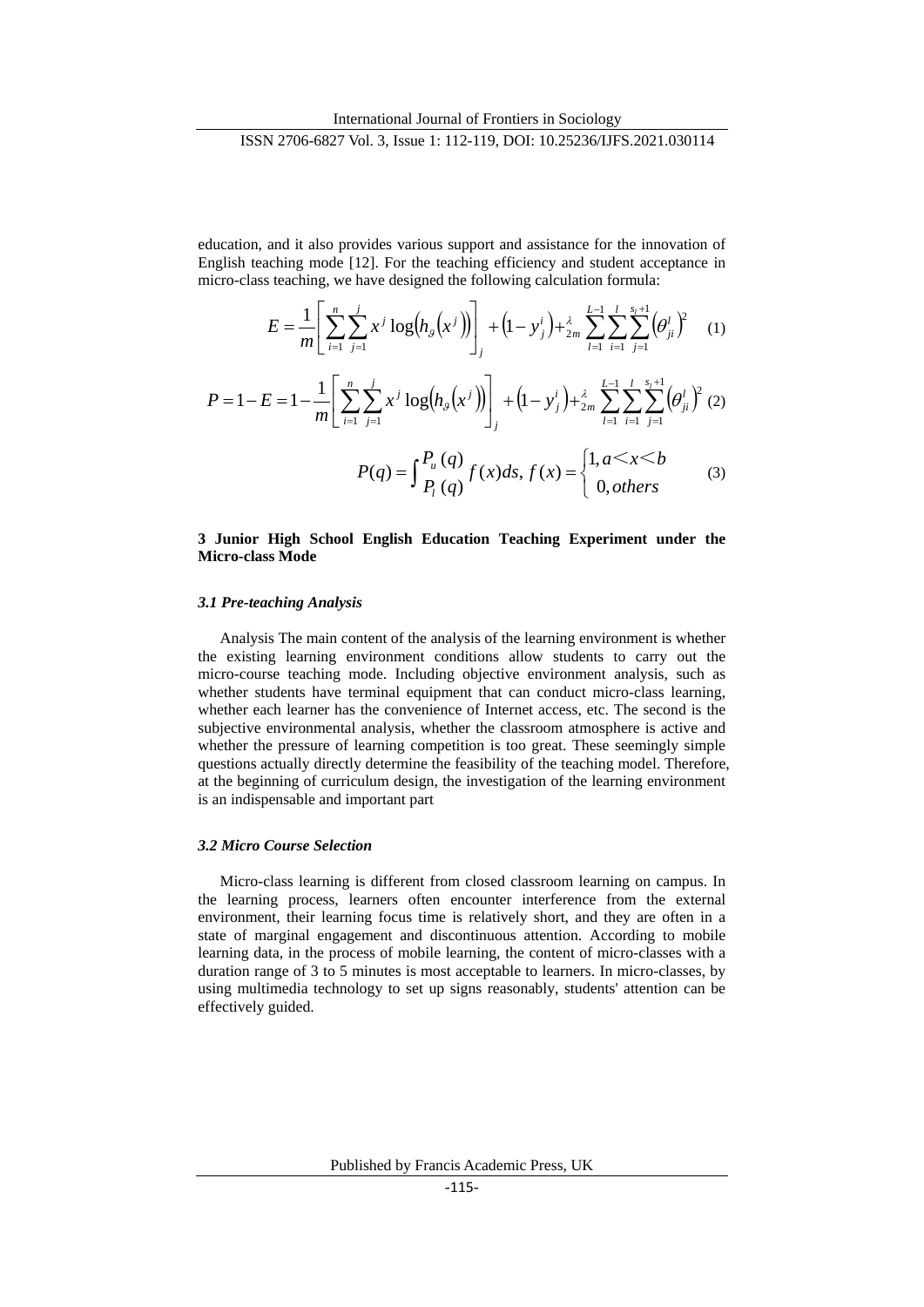# *3.3 Study Guide*

After selecting or completing the micro-class, it is necessary to make a study guide for students based on the key points of the course and the knowledge points that the micro-class needs to present. The study guide is arranged to students in the form of course tasks. The content includes practice questions and learning feedback of knowledge points. They are usually distributed to target students in the form of tables, and can also be pushed to students through online examination tools. The main purpose of the learning guide is to help students analyze the learning materials, adjust the basic cognitive load in micro-class learning, and improve the efficiency of students' knowledge integration

#### *3.4 Learning Feedback*

After watching the video, complete the pre-class homework assigned by the teacher, which will be given to the teacher the day before the class. The pre-class work mainly examines the knowledge content in the micro-class teaching videos. Most students cannot complete the pre-class work by watching the video once, which will induce them to watch it repeatedly. Let students learn with questions, in line with the requirements of task-based teaching. In addition, with the help of the online evaluation tool of the questionnaire star, the pre-class test can be released in real time to evaluate the students' mastery of the content of the micro-class, and through the questionnaire star real-time data processing system, student learning data can be generated for the next in-class teaching. Good to prepare in advance.

## **4 Experimental Analysis of Junior Middle School English Education and Teaching Under the Micro-class Mode**

We conducted a survey of English teaching in five schools in this city, and conducted surveys on several important parameters in student learning, and compared their values through related models for easy comparison. The specific data under the traditional teaching mode are shown in Table 1:

| Learning<br>interest | Student<br>initiative | learning<br>result | Interactive | Class rules |
|----------------------|-----------------------|--------------------|-------------|-------------|
| 0.232                | 0.193                 | 0.180              | 0.248       | 0.213       |
| 0.239                | 0.218                 | 0.193              | 0.198       | 0.184       |
| 0.224                | 0.209                 | 0.176              | 0.276       | 0.197       |
| 0.276                | 0.246                 | 0.217              | 0.233       | 0.199       |
| 0.245                | 0.184                 | 0.208              | 0.247       | 0.268       |

*Table 1. Learning parameters in traditional teaching mode*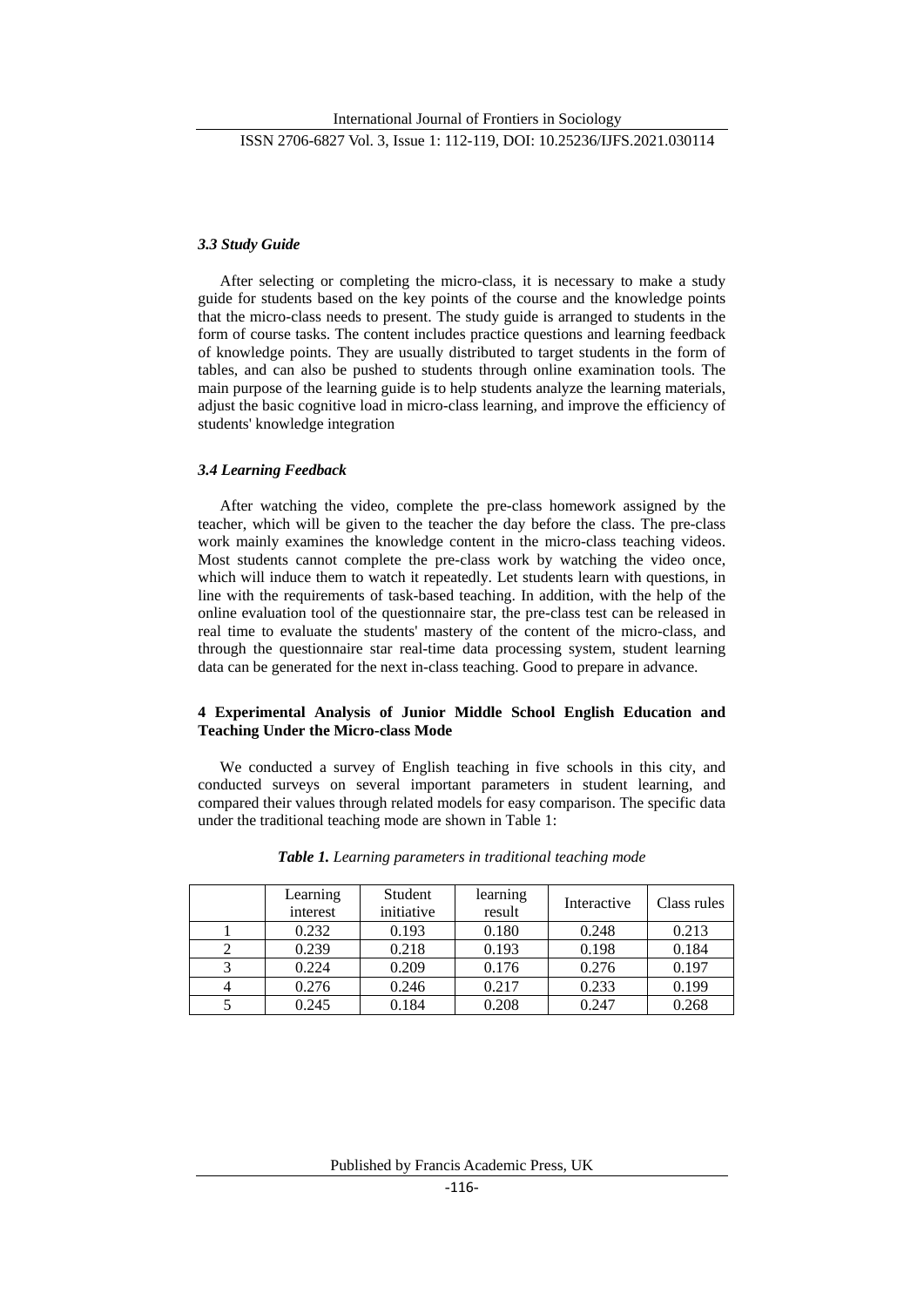

*Figure 1. Traditional teaching parameters*

In order to facilitate the comparison, we used the micro-class mode to teach these five schools for three months. After that, we conducted a statistical survey on the relevant parameters. The specific values are shown in Table 2:

|                | Learning<br>interest | <b>Student</b><br>initiative | learning<br>result | Interactive | Class rules |
|----------------|----------------------|------------------------------|--------------------|-------------|-------------|
| 1              | 0.452                | 0.436                        | 0.498              | 0.423       | 0.207       |
| $\overline{2}$ | 0.485                | 0.497                        | 0.504              | 0.431       | 0.197       |
| 3              | 0.513                | 0.537                        | 0.497              | 0.513       | 0.235       |
| 4              | 0.543                | 0.473                        | 0.553              | 0.481       | 0.187       |
| 5              | 0.449                | 0.524                        | 0.441              | 0.524       | 0.247       |

*Table 2. Learning parameters in micro lesson mode*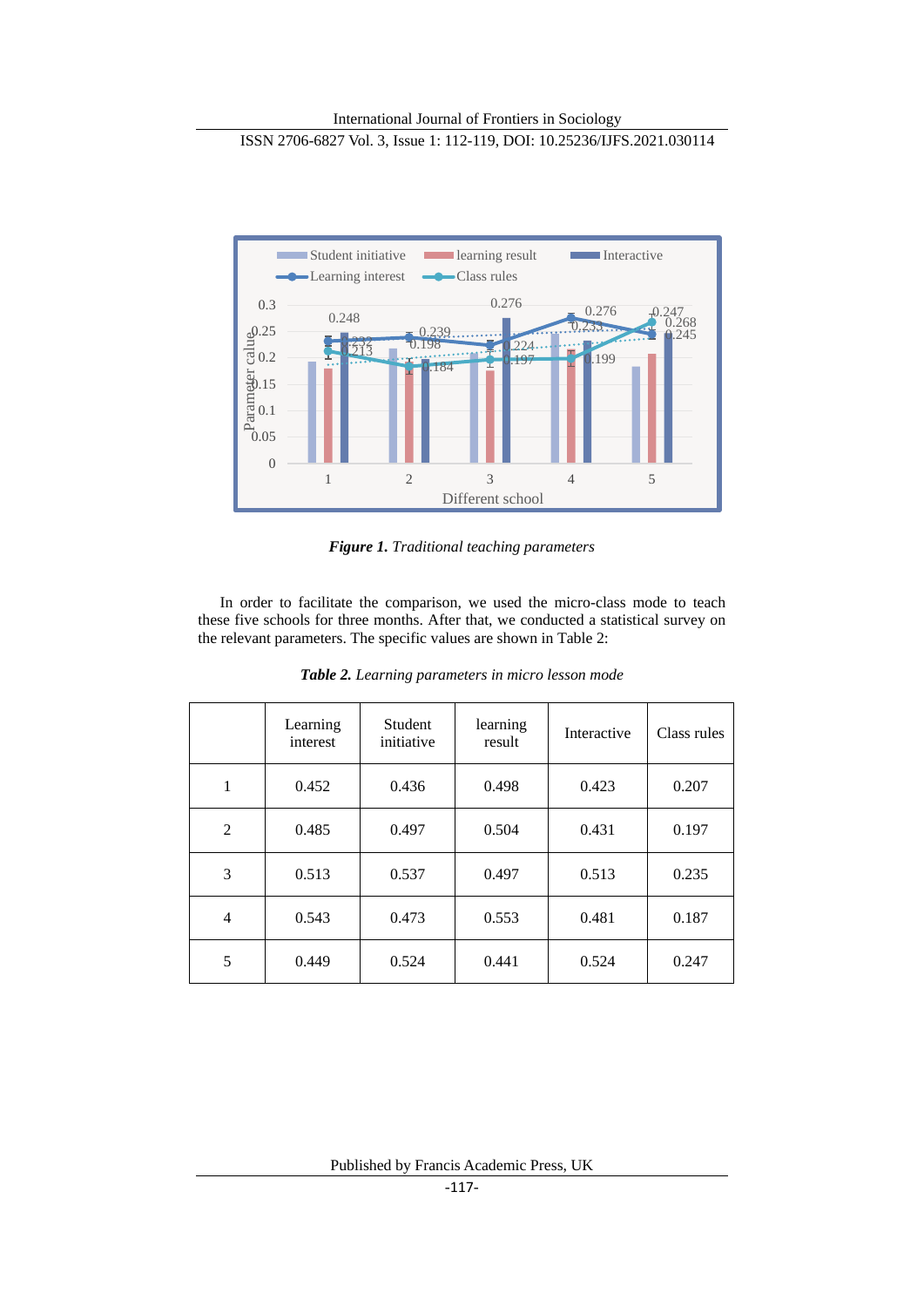

*Figure 2. micro teaching parameters*

From Figure 1 and Figure 2, we can see that in the micro-class mode, after 3 months of teaching, students' learning enthusiasm and learning efficiency have been greatly improved, and the improvement is mostly over 80%. However, classroom discipline under the micro-class mode has not improved, and some schools even have a slight decline. This is due to the shortcomings after joining the Internet, which needs to be noticed and corrected in the subsequent micro-class mode.

# **5 Conclusion**

As a new type of teaching information carrier, micro-classes show more advantages of visual and auditory dual-channel stimulation compared with traditional teaching blackboard writing. Therefore, multimedia learning theory has important guiding significance for the content production of micro-courses, and many guiding ideas can directly participate in the process of designing the content of micro-courses. The grammar teaching model based on micro-classes helps to reduce the cognitive load of students and deepen their understanding of relevant knowledge points. On the one hand, the teaching mode based on micro-classes makes the classroom more flexible and helps to cultivate the comprehensive language ability of junior high school students. On the other hand, the grammar teaching model based on micro-classes can generally improve students' learning experience in grammar classes.